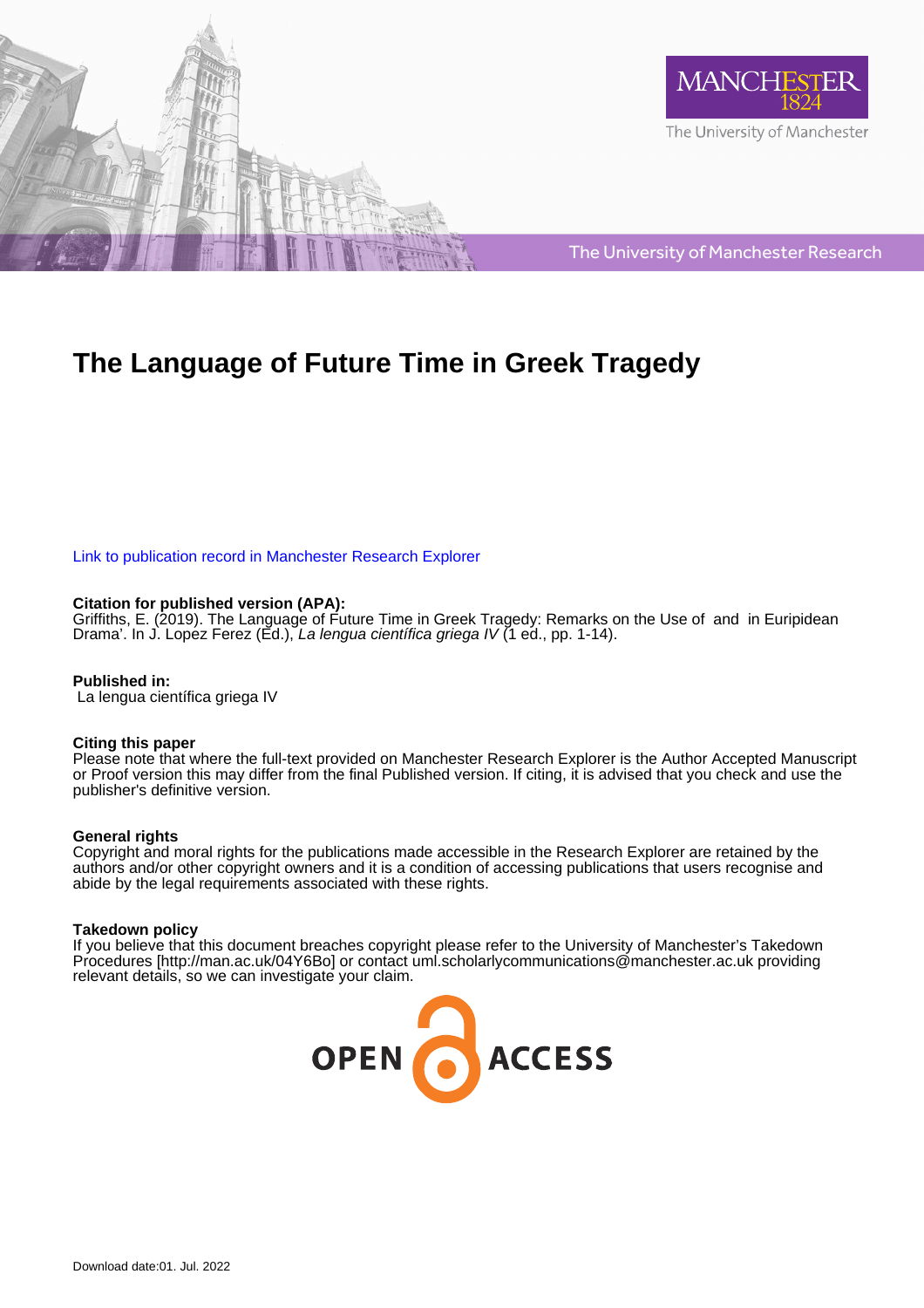## THE LANGUAGE OF FUTURE TIME IN GREEK TRAGEDY: REMARKS ON THE USE OF *EΛΠΙΣ* AND *ΜEΛΛΩ* IN EURIPIDEAN DRAMA

E. M. GRIFFITHS *Universidad de Saint Andrews*\*

#### 1*.* INTRODUCTION

Since De Romilly's 1968 work, *Le temps dans la tragédie grecque,* the concept of time in tragedy has received regular attention.1 Whereas De Romilly was principally concerned with establishing dominant paradigms of time within the work of individual playwrights, later studies focussed on particular aspects of temporality in tragedy: Hutchinson's piece 'Sophocles and Time' discussed the ideas of perfective and imperfective; Chiasson's examination of time in the *Eumenides* suggested that the manipulation of terms for time contributes to the near-heroisation of the Athenian people; Bruit-Zaidman explored the idea of 'feminine time' within Athenian tragedy and comedy, while Grethlein analysed the particular temporal fluidity of the tragic chorus.2 My argument in this paper fits into debate about the ways in which the concept of temporality is both reflected and constituted in the smallest details of vocabulary and syntax, which intersect with the wider thematic framework to create dramatic movement and characterisation.<sup>3</sup> The focus of this paper is the expression of future time, with particular attention to configurations in two plays, Euripides' *Andromache* and *Iphigeneia in Aulis.*

The traditional format of tragedy implies a particular attitude towards time on the part of the dramatists. While the action of the play is nominally in real time, the audience is expected to follow temporal elisions, sometimes in a circumscribed passage, as with the use of choral passages, but also occasionally on a larger scale, as with the shift of action from Delphi to Athens in Aeschylus' *Eumenides*. The

<sup>\* [</sup>Nota del editor: Esta dirección universitaria corresponde a las fechas de la reunión, en Madrid, del Programa intensivo mencionado en la Nota previa. Actualmente, la Dra. Emma M. Griffiths (Lecturer in Classics: Greek) es miembro de la Universidad de Manchester: School of Arts, Languages and Cultures].

<sup>&</sup>lt;sup>1</sup> De Romilly 1968.

<sup>2</sup> Bruit-Zaidman 2000; Chiasson 1999; Grethlein 2013; Hutchinson 1999. See also Higgins 1984; Race 1981; Trédé 1992; van der Stockt 1999.

<sup>&</sup>lt;sup>3</sup> Also relevant to this topic is work on the idea of closure. See, for example, Dunn 1996.

J. A. López Férez (ed.), *La lengua científica griega IV*, Madrid, Ediciones Clásicas, 2018.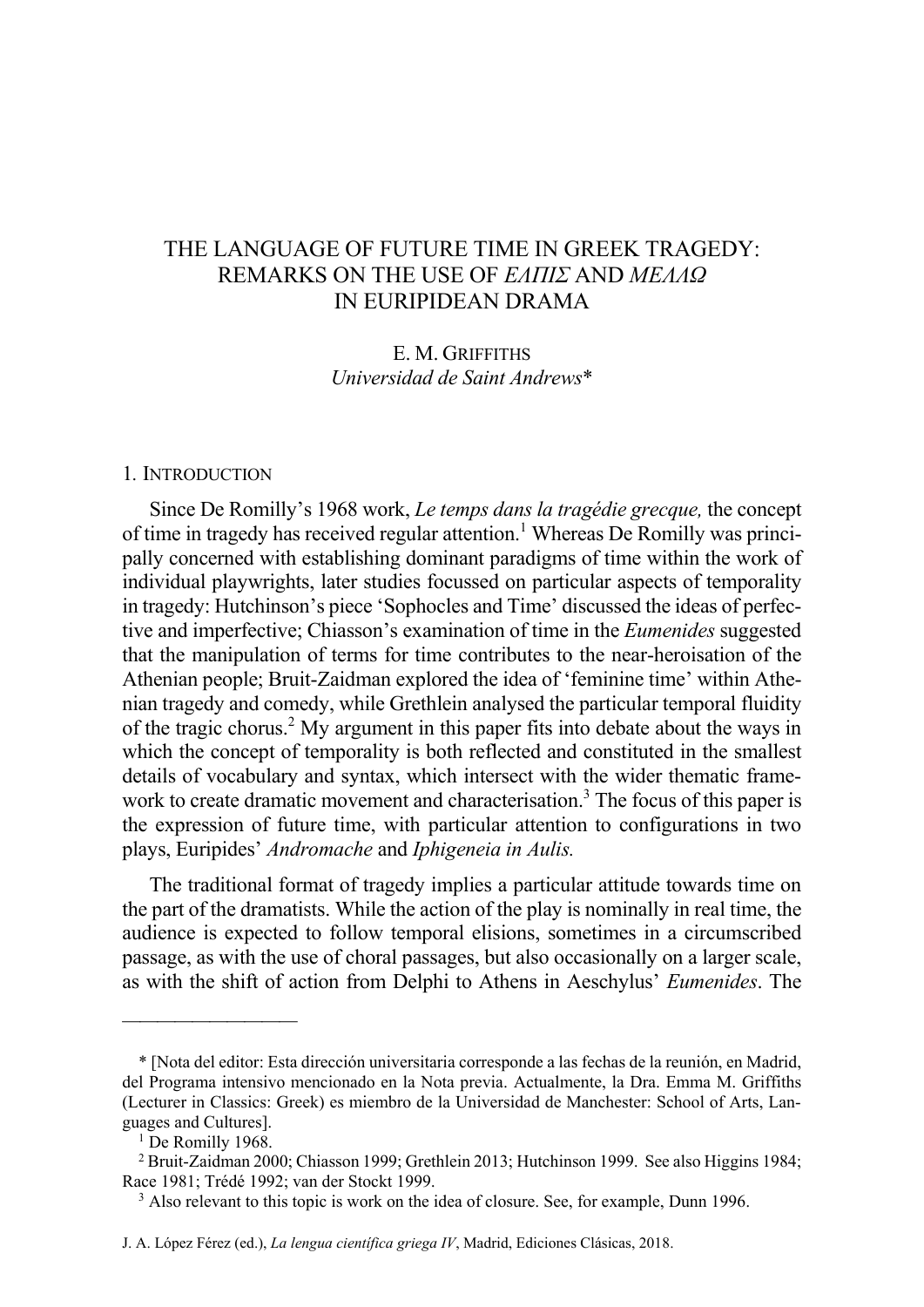idea of the present moment creates dramatic tension, but the genre gains depth by the frequent reference to past events and their relationship to the current action. Thus the present is shown both as part of a continuum and as ὁ καιρός. The status of the future is more problematic, not least because of the idea of myth as a single contained body. When the story must continue in a particular way, then the final outcome of the dramatic present cannot be in doubt, and the audience's interest is engaged both by ironic anticipation and by a desire to see the mechanisms by which the situation is resolved. So, in Euripides' *Troades* Hekabe's hopes for her grandson Astyanax (701-5) are particularly painful for the audience armed with previous experience with the myth, knowing that the child will be killed,<sup>4</sup> yet the play contains multiple projections of possible futures.5 Similarly, in *Iphigeneia in Aulis* the audience is aware that, for all the desperate attempts to save Iphigeneia, she must die for the next stage of the story, the fall of Troy, to be set in motion. Dramatic tension in tragedy is often heightened by the disjunction of knowledge of the future, the audience knowing how events must unfold, while individual characters believe that they may influence future events by their present actions. Even in cases where the dramatist is employing an unexpected twist, the change is frequently foreshadowed: in Aeschylus' *Agamemnon* the fact that it will be Clytemnestra who kills her husband, rather than Aegisthus as in the Homeric version at *Odyssey* 11. 420-25 is flagged to the audience from the first characterisation of Clytemnestra as having a male heart.<sup>6</sup> Similarly, in Euripides' *Medea* that the danger to the children may come from Medea herself is a constant thought on stage from the Nurse's early remark that she hates the children.<sup>7</sup> Real uncertainty about the outcome can occur in tragedy only in the absence of a strong pre-existing tradition about the fate of a particular character, or where existing traditions are strongly divided. This is a problematic area for modern critics to explore, given the difficulties of establishing the level of awareness of any particular variant in any historical community. Figures who fall out of myth are very often the children of heroes, and two examples will indicate the range of possible dramatic manipulations. In Sophocles' *Ajax* considerable concern is expressed for the future of Ajax's son Eurysakes – Teucer is anxious that the child may be killed, his present position is insecure, being the child of a slave woman and named after the defensive weapon of a father who has now committed suicide. Furthermore, there is no strong tradition of an adult Eurysakes having an independent history in myth, which would provide narrative protection for the child in this play, other than the possible connections to the Eurysakeion of Melite. $8$  In this play, therefore, it is difficult to judge the extent to which a coming

<sup>4</sup> See Dyson & Lee 2000.

<sup>5</sup> See Easterling 1994 on the choral projections of the future.

<sup>6</sup> Aesch. *Agamemnon* 10 –11.

<sup>7</sup> Eur. *Medea* 36.

<sup>8</sup> Eurysakes as an adult character in Attic myth is known only in connection with the cult of the Eurysakeion at Melite. Plutarch, *Solon* 10, tells how Eurysakes and his brother Philaeus gave Salamis to the Athenians and were consequently honoured by them. Pausanias, Book 1.35, ascribes the gift to Philaeus, son of Eurysakes. In Plutarch's account, Solon tells the story to justify Athens' claim to Salamis in the war with Megara, so it sounds suspiciously like an invention. Kearns (1989)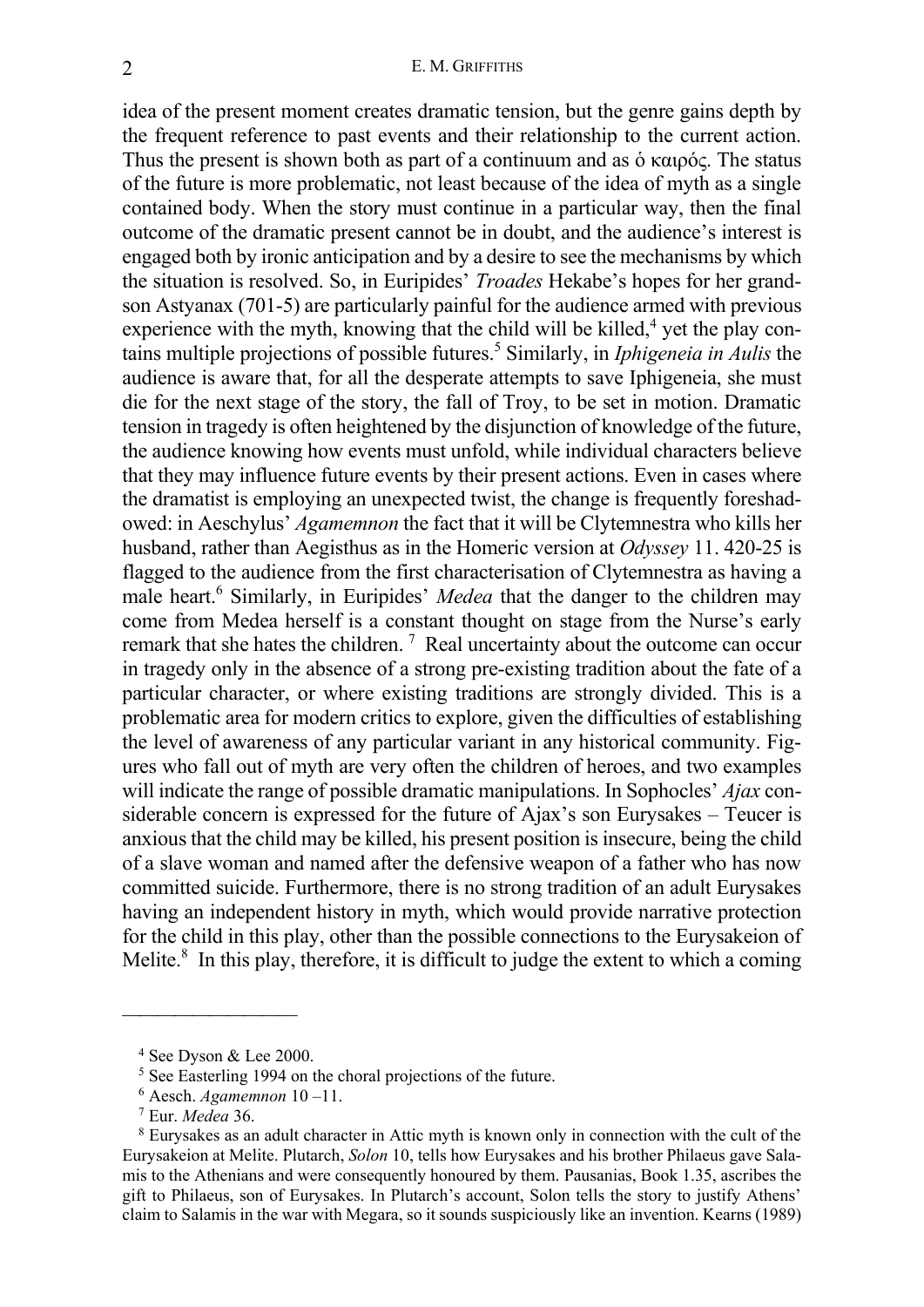threat presents a real focus for audience anxiety. The future of the child in Euripides' *Andromache* seems to be even more open to interpretation. The ominous parallels with the fate of Astyanax are explicitly drawn, and the link from this child to the house of Molossia seems unlikely to have been widely known in the Fifth Century.<sup>9</sup> Thus the status of the future is more fluid in this play, as we shall see in more detail below. The nature of the genre, therefore, and its relationship with myth as a whole indicates a general approach to temporality in terms of narrative structure. When we consider further the intrinsic complexity of Greek linguistic expressions of the future we see a powerful range of temporal tools for the dramatist to employ.

## 2. LANGUAGE EXPRESSING IDEAS OF THE FUTURE

The expression of futurity in language is complicated, given the degrees of uncertainty to be covered. Even across modern European languages there is a wide range of possible constructions expressing future time which do not always to correspond to each other.10 For example, while English, French, Spanish and Italian all employ so-called proper future tenses, all four also allow the possibility of periphrastic constructions with a verb of motion followed by the infinitive, so in English 'I am going + infinitive'. However, although the construction appears the same, in English and French the construction functions primarily as a simple future tense, whereas in Spanish and Italian the idea of motion remains active, so that the construction implies *consecutive* action far more explicitly than the English or French versions.11 Ancient Greek structures for referring to the future are even more complex, multiple and allusive in meaning, with ongoing debate about the original formation of the future tense as an expression of will, and the subsequent relationships to the subjunctive and optative moods.<sup>12</sup> Wekker has demonstrated how wide a range of possibilities can be expressed by Greek conditional sentences, using indicative, subjunctive or optative moods.13 The syntactical structures of Greek from the use of the 'simple' future, which may express intention, to the intricacies of conditional sentences, and the possibilities offered by aspect, are complemented by the wide range of vocabulary which can be utilised for temporal expression, such as χρόνος or καιρός.<sup>14</sup> The future as an abstract term, is commonly expressed with one of two formulations, which imply different viewpoints: ὀλοιπὸς χρόνος, with the idea of time remaining or being left, and  $\dot{\phi}$  μέλλων χρόνος implying a more active concept of time.<sup>15</sup> In this paper I shall be looking at two pieces of vocabulary and the ways in which they contribute ambiguity and dramatic tension to the overall

suggests that the cult figure may originally have been an unnamed hero with a broad shield who became assimilated to Ajax' son.

<sup>&</sup>lt;sup>9</sup> See Allan (2000) on the background of the mythological variants.

<sup>10</sup> See Fleischmann 1982; Novakova 1998.

<sup>&</sup>lt;sup>11</sup> See further Champion 1978; Wekker 1976.

<sup>12</sup> See Hahn 1953.

<sup>13</sup> Wεkker 1994. See also Casevitz 1996; McKay 1981.

<sup>14</sup> See Tatsi (2008) on Pindar; Widzisz (2012) on χρόνος in the *Oresteia.* Cf. Tredé (1992) on ὁ καιρός.

<sup>15</sup> E.g. Sophocles' *Phil*octetes 84; Sophocles' *Electra* 1226. See also Magni 1995; Vidal-Naquet 1960.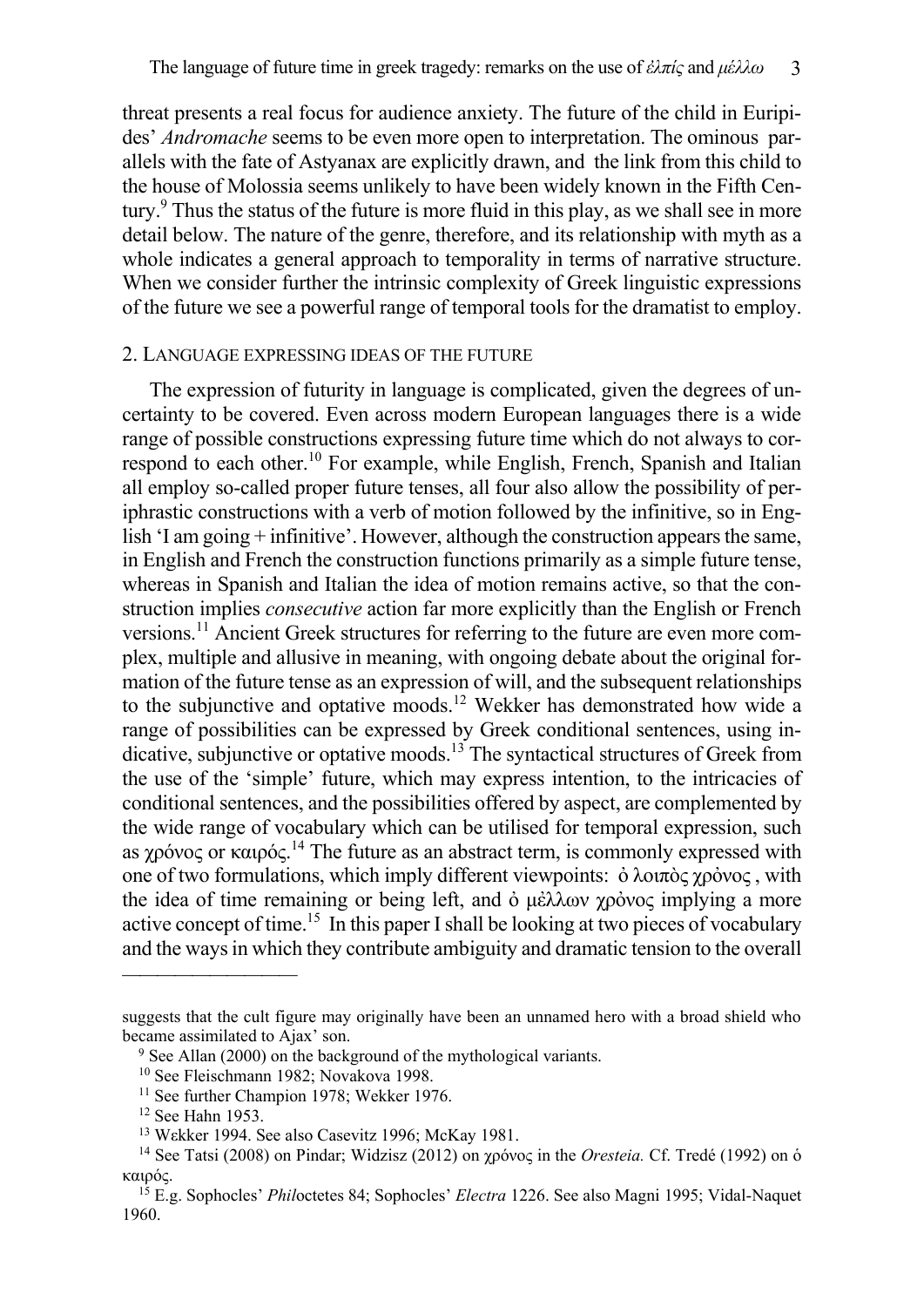construction of the two plays in question. The terms for discussion are the noun ἐλπίς and the verb μέλλω.

The verb έλπίζω conveys a range of meanings which in English are expressed with different words: I hope (positive), I dread (negative), I expect (neutral). Similarly, the abstract noun ἐλπίς, can express a range of ideas from positive to negative. The noun is frequently qualified with an adjective which circumscribes the meaning in context, so the precise tone of the term depends on the content of the surrounding or following clause, as the following examples demonstrate:

2a. Sophocles, *Trachiniae* 125-6:

φαμὶ γὰρ οὐκ ἀποτρύειν ἐλπίδα τὰν ἀγαθὰν χρῆναί σ᾽·

I tell you this, you must not erase hope (lit. 'the good 'elpis', qualified by the positive adjective)<sup>16</sup>

2b. Euripides, *Orestes* 859-60:

οἴμοι· προσῆλθεν ἐλπίς, ἣν φοβουμένη πάλαι τὸ μέλλον ἐξετηκόμην γόοις.

Alas, the expectation has come to pass. I have feared this outcome For a long time, wasting away in grief for what was to come ('elpis' qualified negatively)

In each passage these terms are difficult to translate, not least because of the poetic links with physical experience, such as destroying or being destroyed by 'elpis', or parallels with a concrete image.17 The most striking passage in tragedy may be the image of the gods deciding the fate of Troy in Aeschylus' *Agamemnon* (813-17) where hope is seen as potentially holding a voting pebble in her/his hand:

> […] δίκας γὰρ οὐκ ἀπὸ γλώσσης θεοὶ κλύοντες ἀνδροθνῆτας Ἰλίου φθορὰς ἐς αἱματηρὸν τεῦχος οὐ διχορρόπως ψήφους ἔθεντο· τῷ δ᾽ ἐναντίῳ κύτει έλπὶς προσήει χειρὸς οὐ πληρουμένῳ.<sup>18</sup>

For the gods listened to no pleading speeches, but without exception, into the bloody bronze bowl they cast their votes. The other bowl lay empty with only Hope holding out a hand.

In other cases, the term is neutral, requiring a translation of 'anticipation' or 'forethought' which is then coloured by the wider dramatic setting, so in Sophocles, *Trachiniae* 950-2:

> τάδε μὲν ἔχομεν ὁρᾶν δόμοις, τάδε δὲ μένομεν ἐπ᾽ ἐλπίσιν·

<sup>16</sup> Unless otherwise stated, Greek texts are taken from the latest *Oxford Classical Texts*, Aeschylus *OCT* by Page (1972), Sophocles *OCT* by Lloyd Jones and Wilson (1992, 2nd ed.) and the Euripides *OCT* by Diggle (1981-1994). All translations are my own.

<sup>&</sup>lt;sup>17</sup> Cf. Bassi (2005) on the material features of time in Greek narrative.

<sup>&</sup>lt;sup>18</sup> The text is debated here, see discussion in Raeburn and Thomas 2012: 152-4.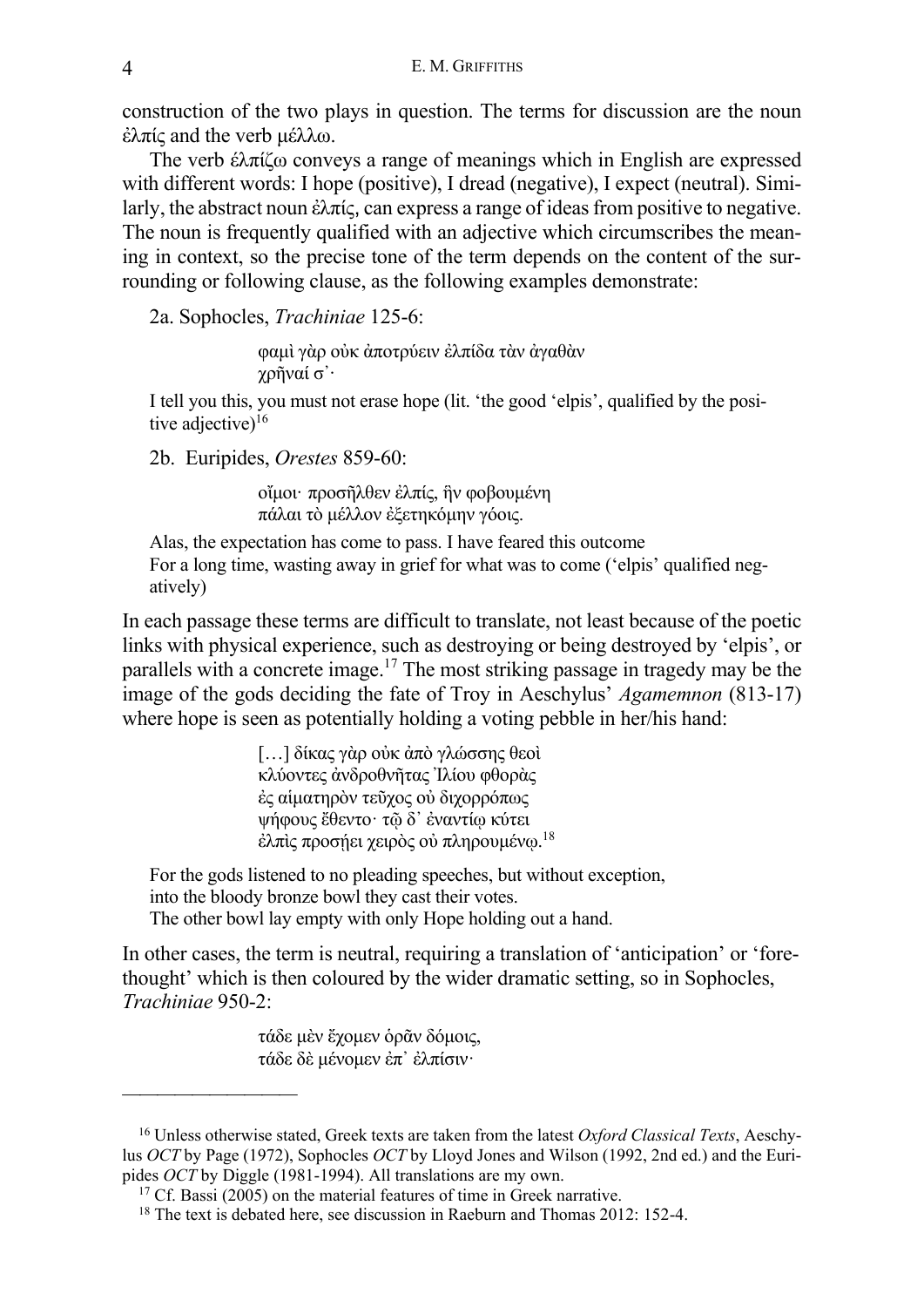κοινὰ δ᾽ ἔχειν τε καὶ μέλλειν. These things are at hand to see in the house, While others we wait for in our projections. It is the same to have as to anticipate them.

The context colours τάδε (these things) as negative, sorrows or troubles because of the chorus' previous words, but the idea of ἐλπίσιν is neutral because it parallels the house δόμοις and thus becomes a mental space which then contains the sorrows and troubles rather than being qualified by them.

Ancient definitions offer little help in sorting through the range of meanings in this semantic field. Plato's 'Athenian' in the *Laws* defined ἐλπίς as δὸξα μελλὸντων, a definition which substitutes one set of problems for another, for both δὸξα (opinion/ judgement/appearance) and μέλλω are difficult to define.19 Modern critics have traced a development of the term's meaning across time, and Riedinger argues persuasively that there the term oscillates between positive and negative meanings, with a general shift towards the unqualified word having a positive meaning in fifth-century literature.<sup>20</sup> The problem of the Hesiodic ἐλπίς in Pandora's jar remains open to discussion.<sup>21</sup> By the mid Fifth Century, the dominant meaning of ἐλπίς may have become a positive one, but the literary tradition had created a multi-faceted term which could variously deployed.<sup>22</sup> It may be that the original 'meaning' was a vague expression of futurity which we cannot easily translate into Latinate forms, tied to a wide range of ideas about prophecy, language and the place of the speaker in his or her mental world.

## 3. ΕΛΠΙΣ AND *ANDROMACHE*

 $\dot{\epsilon}$ λπίς is not an uncommon term in tragedy, and as the vocabulary is not exclusive to tragic language we should not assume that every use of the vocabulary is particularly pointed. In Euripides' *Andromache*, however, the idea of ἐλπίς forms a significant motif which contributes to dramatic characterisation and emotional tone. The dramatic tension of the play is created in part by the positioning of Andromache and her son at the intersection of different stories – the Trojan War, the curse on the House of Atreus, and the troubled House of Peleus.23 Andromache's opening words indicate that her present situation is miserable, all advantage from her history is lost, and that her future, though uncertain, is the only possible positive.<sup>24</sup> Her focus is contained in the word ἐλπίς which has a central place in her speech, explaining why she persists in her present condition:

<sup>19</sup> Plato, *Laws* 644C.

<sup>20</sup> Riedinger 1972. See also Van Menxel 1983.

<sup>21</sup> See Lauriola 2000.

 $22$ This discussion will confine itself to literary conceptions, as space does not allow comparison with literary-historical works, of which Momigliano has written: 'The future did not loom large in the works of the Greek historians' (1966: 17). Cf. Visvardi 2015 on parallels between Thucydides and tragedy.

<sup>23</sup> See Kyriakou 1997.

<sup>&</sup>lt;sup>24</sup> On possible textual variants and discussion of the ambiguity of language in the passage generally, see Kovacs 1977.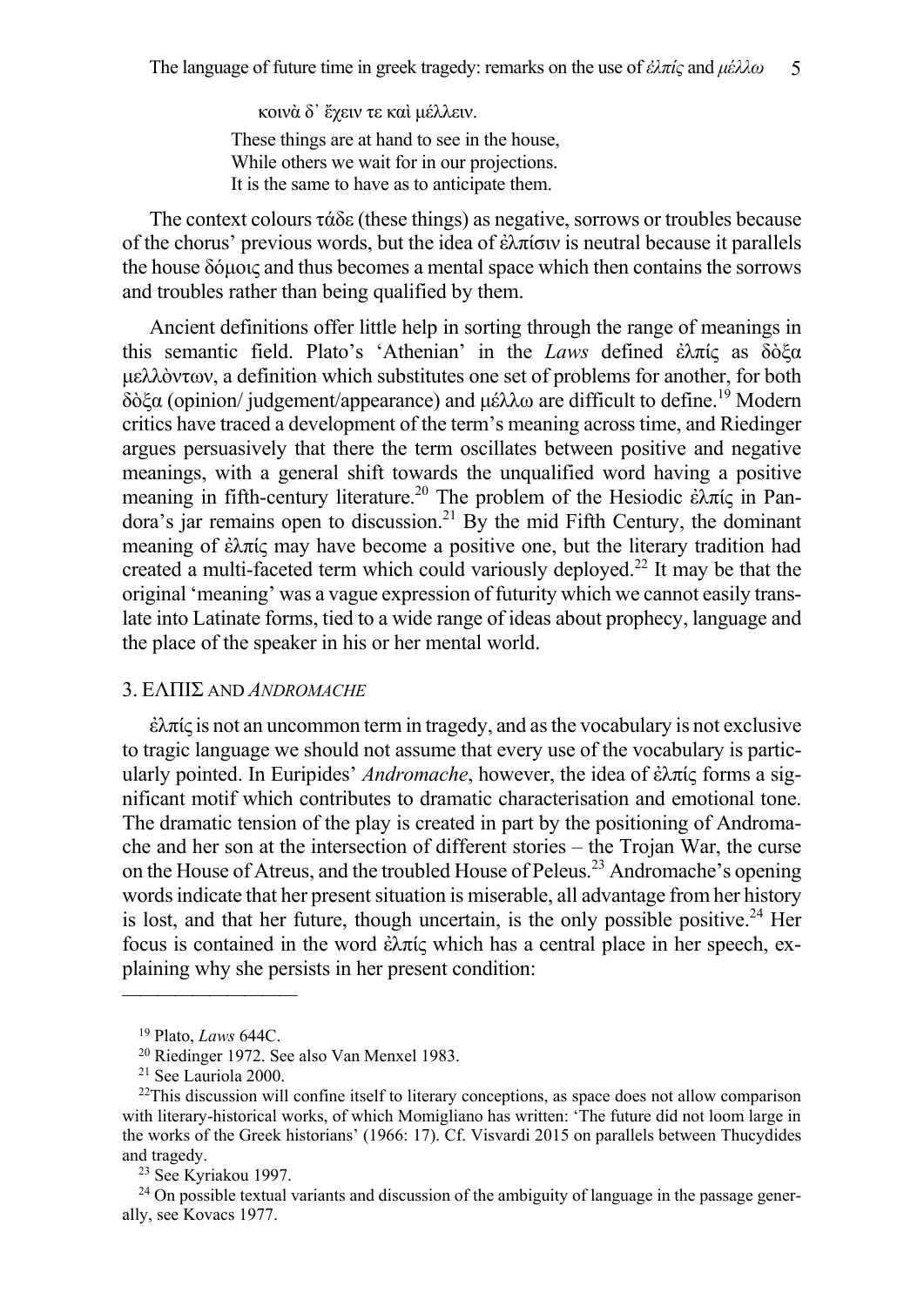καὶ πρὶν μὲν ἐν κακοῖσι κειμένην ὅμως ἐλπίς μ᾽ ἀεὶ προσῆγε σωθέντος τέκνου ἀλκήν τιν᾽ εὑρεῖν κἀπικούρησιν δόμον·(26-8)

In the past, although I was laid low in my suffering, *Elpis* always led me forward, hope that if my child survived, My home would find some strength and assistance.

In this first instance, despite the lack of an article, the term is almost personified as a force leading Andromache on, lifting her up from her supine position. <sup>25</sup> While the context creates a positive emphasis, the idea that the child would prove to be a strength and a support, the term is not explicitly qualified, and so Andromache's position is not strictly 'hopeful'. She does not say that the child himself will necessarily *be* the future strength, nor that Neoptolemos will be, but simply that the child's existence offers the possibility that there will be support.<sup>26</sup> Her focus is the idea that there will be another stage in the story, and that the very possibility of change is all that she can cling to. 'Hope' is too strong a word for this emotion, unless we qualify it ourselves as 'cautious hope'.

The alignment of the term within Andromache's thinking changes when she confronts Menelaus' threat to herself and the child, and explains why she will sacrifice her life for her son:

> τί δῆτ᾽ ἐμοὶ ζῆν ἡδύ; πρὸς τί χρὴ βλέπειν; πρὸς τὰς παρούσας ἢ παρελθούσας τύχας; εἷς παῖς ὅδ᾽ ἦν μοι λοιπὸς ὀφθαλμὸς βίου· τοῦτον κτενεῖν μέλλουσιν οἷς δοκεῖ τάδε. οὐ δῆτα τοὐμοῦ γ᾽ εἵνεκ᾽ ἀθλίου βίου· ἐν τῷδε μὲν γὰρ ἐλπίς, εἰ σωθήσεται, ἐμοὶ δ᾽ ὄνειδος μὴ θανεῖν ὑπὲρ τέκνου. (404-10) How can life be sweet for me? What should I focus on? My present situation or what has already happened?

This child was the one remaining bright spot of my life, And now those who make decisions are planning to kill him. To save my miserable life cannot be. In him there is hope, if he survives, But on me would only be shame if I did not die on behalf of my child.

The ἐλπίς which initially referred to a future predicated on the child's survival, is now described as 'inside' the child: As in the first example, emphasis is laid on the idea of 'if he survives', but here the meaning is more specific, the construction changing from genitive absolute to a conditional clause. Furthermore, the idea Andromache here speaks of does not refer to herself – she is prepared to sacrifice her life for child because '*elpis* is in him'. This is no longer a hope for *her* future, but seems to be a far more general idea that the child has possibilities, or potential. While Andromache does continue to mention the specific wish that the child will

<sup>25</sup> Cf. Aesch. *Agamemnon* 1434, ἐλπίς treading in the house of fear. See Stafford (2000) on Greek ideas of personification.

<sup>26</sup> *Contra* Kovacs (1980: 14) who interprets the hope specifically referring to Neoptolemos.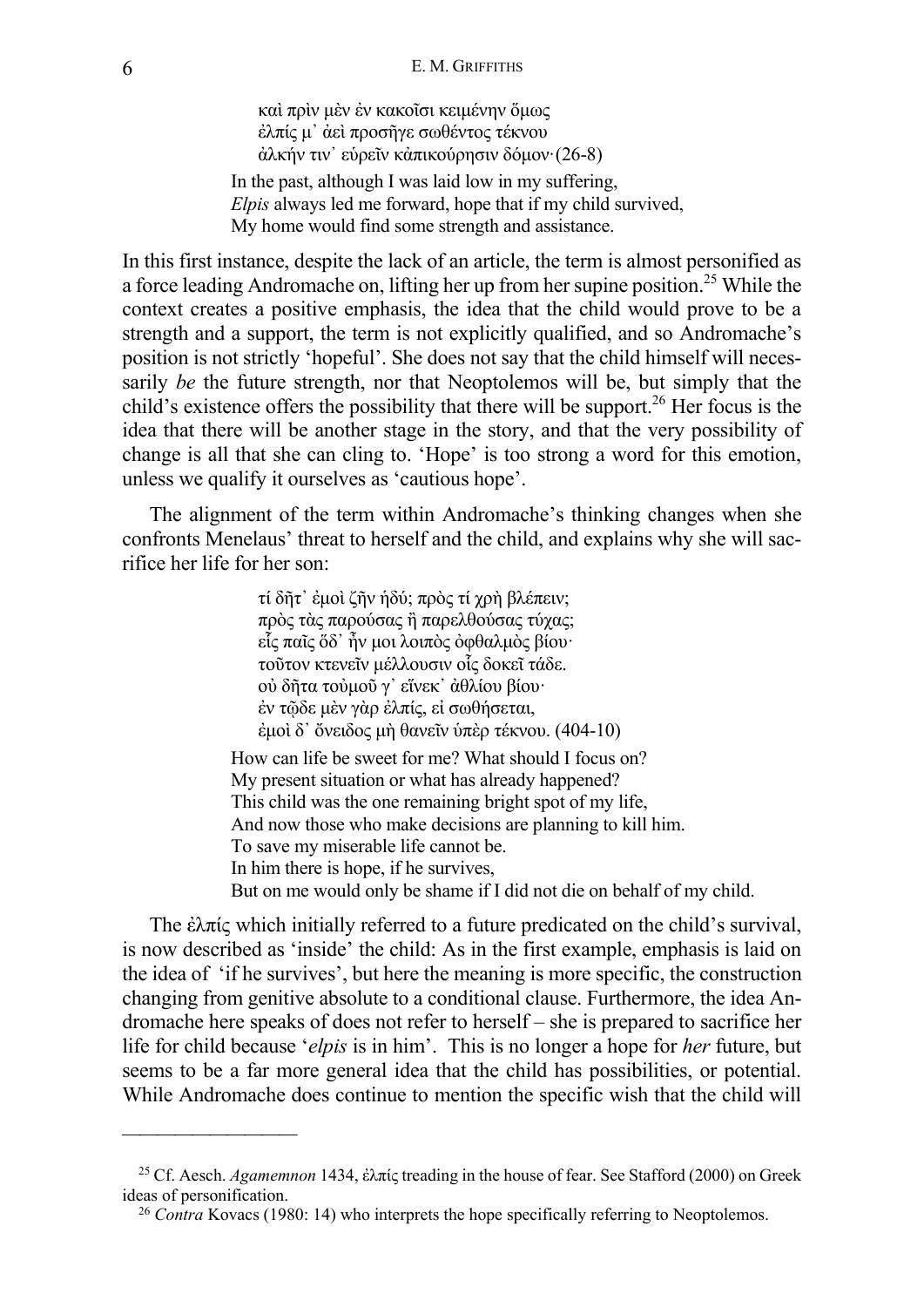protect her good name, this is not the primary focus of the idea. We should also note that these first two usages of the term invoke the parent/child dynamic which will frequently recur in this play.

The idea of ἐλπίς leading Andromache places her in the theoretical position of child, as this language of leading is used of children in tragedy  $2^7$ . Thus the hope refers to a future time in which the duty of care between parent and child will be reversed in the accepted social order and the child will care for the parent, a common motif in Athenian ideas about children.<sup>28</sup> When that possibility is removed by Menelaus' threat, Andromache seems to take comfort in another aspect of family order, that children accede to their parent's primacy, and thus the term ἐλπίς can shift in focus and meaning. The next use of the term in the play shows how it can also be used to create opposing characterisation. After she agrees to give her life for the child's, Andromache soon realises that she has been tricked and that both she and the child are to die. When she laments the child's fate, the response from Menelaus is devastating brief and mocking: ούκουν θρασεῖά γ' αὐτὸν ἐλπὶς ἀμμένει. (444) / So, the future that awaits him now is not a positive one, ('elpis' as a noun being qualified by the adjective θρασεῖα (cheerful/confident/positive). With an echo, quite possibly a conscious echo, of Andromache's earlier expressions, Menelaus now shifts the framework of the key term once more, hijacking Andromache's vocabulary. The idea is again semi-personified, but is now a force awaiting the child, closer in meaning to fate, or destiny. Further to this, the adjectival qualification has a particularly ironic twist through the use of litotes, and the placement of the verb at the end of the sentence.<sup>29</sup> This line contributes to the characterisation of Menelaus as cynical and mocking, as if he is making fun of Andromache's earlier desperately vague comments about what she might hope for.<sup>30</sup>

The term is given three different points of temporal reference, each indicating the state of mind of the speaker. In the first instance, Andromache's eyes are fixed on a *distant* future when the child will have matured and be able to support her. As the present situation worsens, she thinks of the child in terms of *any* future, but also his ability to speak to his father in the n*ear* future. For Menelaus, the ἐλπίς of the future is almost part of the present, as his threat to the child is immediate. This temporal movement is also reflected in the exchange between Menelaus and Andromache, where Menelaus uses several simple future tenses, indicating his control of the situation, (440, 442), while Andromache's only expression of power again returns to her hope that things may change, warning Menelaus of what may come, using the weaker construction with the optative, εἰ δ' ἐγὼ πράσσω κακῶς, / μηδὲν τόδ᾽ αὔχει· καὶ σὺ γὰρ πράξειας ἄν. 'If I myself am going to fare badly, don't gloat over this, for you yourself may suffer the same fate' (462-63).

<sup>27</sup> See, for example, Soph. *Ajax* 542, of Eurysakes; Eur. *Iphigeneia in Aulis* 118–19, of the infant Orestes.

<sup>&</sup>lt;sup>28</sup> As discussed by Raepsaet 1971.

<sup>&</sup>lt;sup>29</sup> Cf. Soph. *Trachiniae* 724, with Easterling (1982: 164) on the neutral use of ἐλπίς.

 $30$  See further Allan (2000:102) on the characterisation of Menelaus in this play, and Griffiths (2007: 280-1) on the linguistic battles in this scene.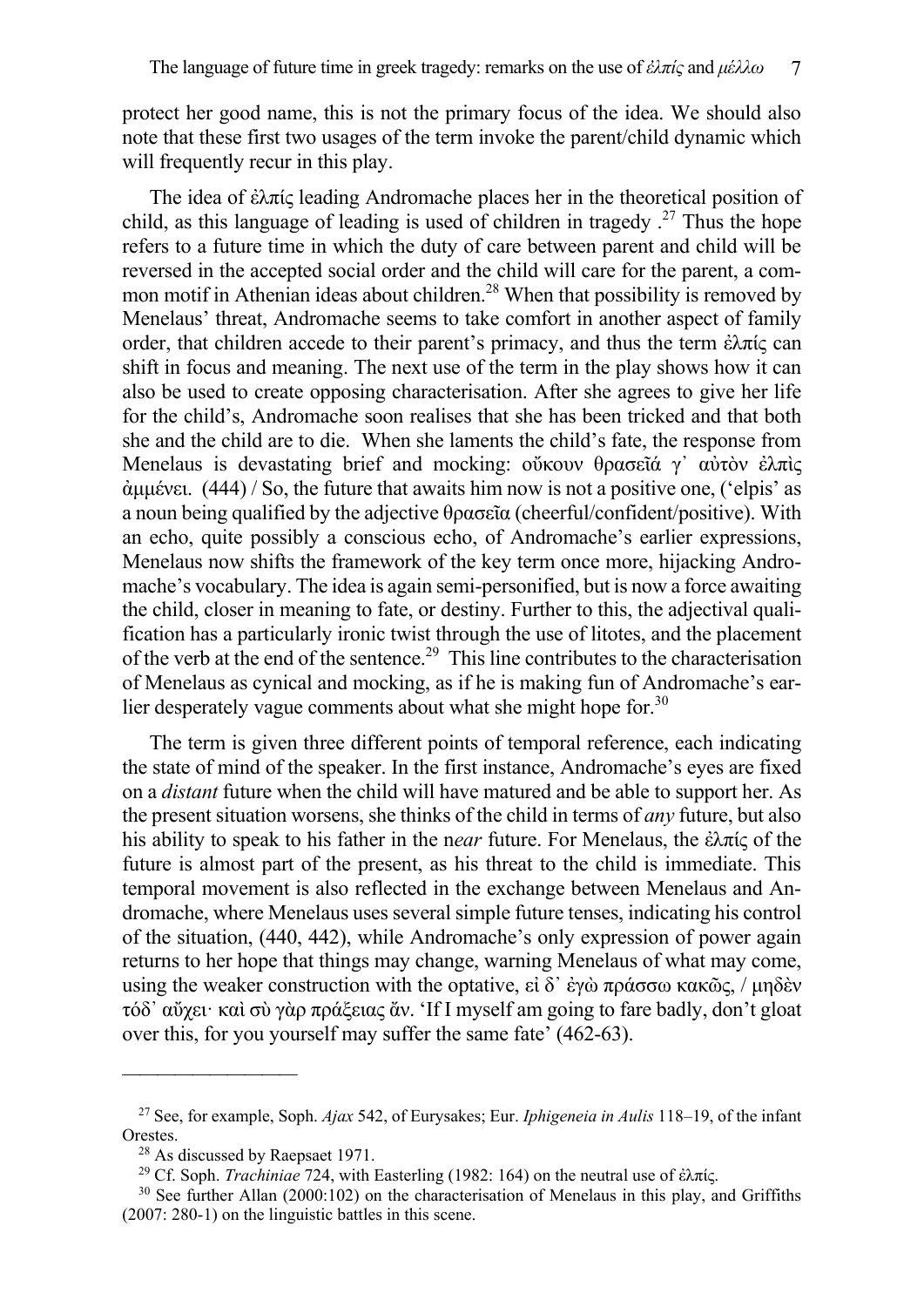These details of language are part of the play's overall exploration of time and the impact of family histories.<sup>31</sup> The child of Andromache and Neoptolemos does not have a significant presence in Greek mythology, and the parallels with Astyanax, Andromache's first child, create a definite sense of foreboding about his future from the start of the play. It is an ironic twist that none of the future scenarios envisaged by the main characters actually comes to fruition. Hermione fears that she will be ousted from Neoptolemos' home, and is rescued by Orestes; Menelaus expresses a general worry that the child of an enemy will be a threat, but the child will in fact move into a different geographical and narrative structure. Finally, Andromache's salvation will come only indirectly from the child, and more explicitly from the past history of which she despaired at the start of the play, as her Trojan relation Helenus provides her with a home, the past creating the future. Nevertheless, although as an individual Andromache seems to have no power, no potential in herself, her awareness of the uncertainty of the future ultimately saves her.<sup>32</sup> The malleability of the term ἐλπίς is a small, but central component in this dramatic nexus.

## 4. ȂΈȁȁΩ AND *IPHIGENEIA IN AULIS*

In the passages discussed above we have seen how ἐλπίς is frequently constructed with other spatio-temporal vocabulary, so this second part of the discussion explores related issues about vocabulary and dramatic narrative sequence. The word μέλλω has a range of uses – it can imply deliberate plan, as 'to intend to something', it can be used as part of a periphrastic future tense, not unlike the English 'I am going to do X", although without the explicit idea of motion, it can also imply immediate sequence, as 'I am on the point of doing something' or the reverse, to be delaying doing something. The range of meanings is particularly evident in a passage from Euripides' *Iphigeneia in Aulis* 864-883, where the ambiguity of the term is used to great effect to control the dramatic movement in this pivotal scene. As noted above, this play involves a story where the outcome is irrevocably fixed by mythological necessity. Whether we believe the absent Helen to be real or a phantom, whether or not Artemis intervenes to rescue Iphigeneia, the story is set up in this play so that the fleet must sail to Troy, and hence in some form or another the sacrifice of Iphigeneia must take place. Time and scale are repeated motifs, from the liminality of the young Iphigeneia on the verge of marriage, yet referring to her younger days, to the contrast between her brief life and the great name of Greece.<sup>33</sup> This episode forms a crucial part of the grand narrative sweep of the Trojan War, and yet Euripides gives it a dramatic momentum all of its own, structuring and then destabilising patterns of decision–making and recognition.<sup>34</sup> It is the moment when Clytemnestra realises the true situation which gives the play its first

<sup>31</sup> Cf. Mossman 1996.

<sup>&</sup>lt;sup>32</sup> I would therefore disagree with Chong-Gossard's contention that temporal focus distinguishes Hermione from Andromache in the play (2008: 91). Andromache herself moves between different chronological perspectives.

<sup>33</sup> On Iphigeneia's liminal status see Luschnig 1988.

<sup>34</sup> Cf. Sansone 1991.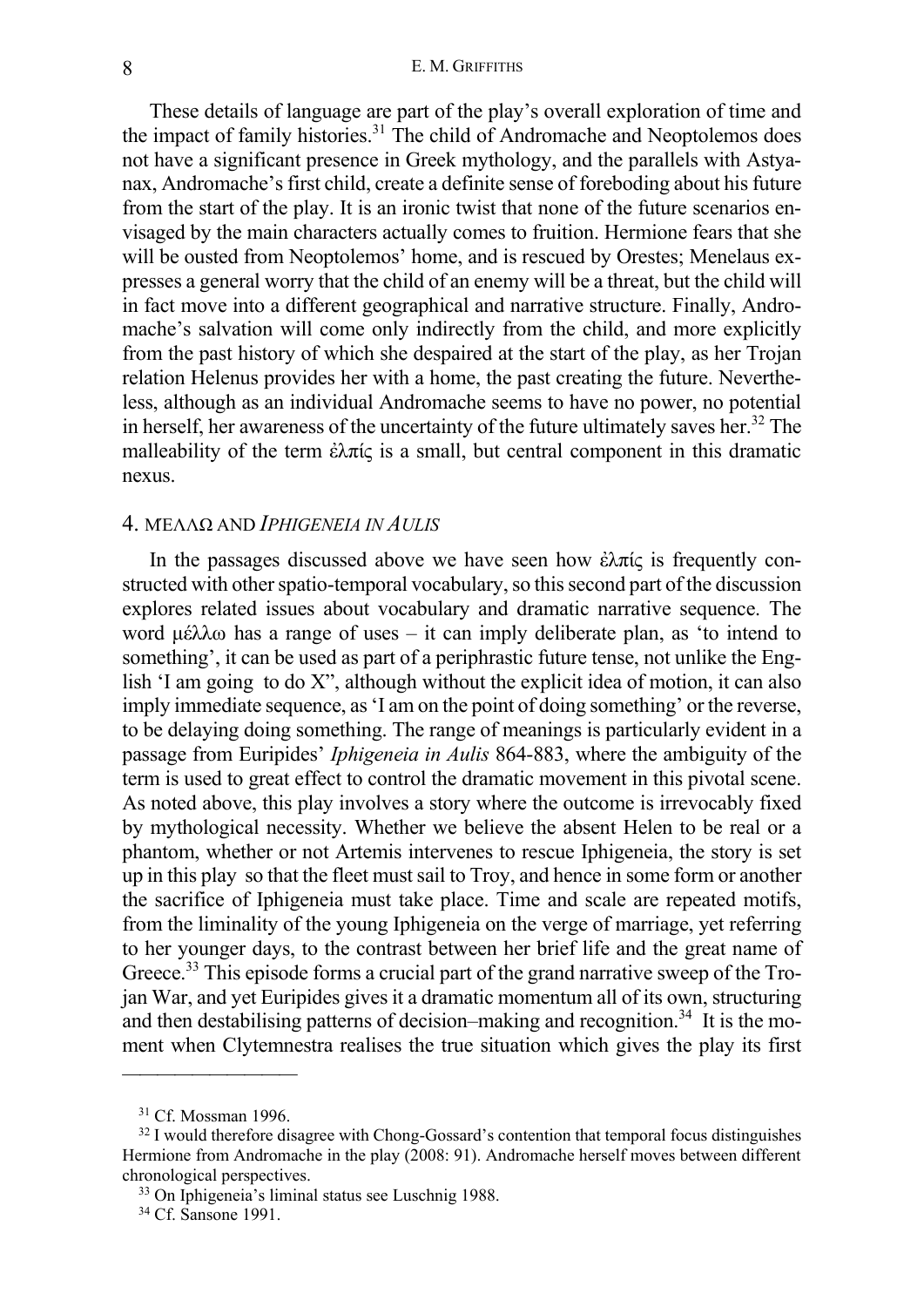major jolt, as we experience her disbelief of a reality which the audience already knows. This scene is also central to the plotting of the play as questions of activity and inaction come to the fore. I give the passage in full to highlight the positioning of the term μέλλω and the ways in which it interacts with the staging of the scene to heighten the dramatic tension (864 ff.):

Πρεσβύτης. ὦ Τύχη πρόνοιά θ᾽ ἡμή, σῴσαθ᾽ οὓς ἐγὼ θέλω. Ἀχιλλεύς. ὁ λόγος ἐς μέλλοντ᾽ † ἂν ὤση † χρόνον· ἔχει δ᾽ ὄγκον τινά. Κλυταιμήστρα. δεξιᾶς ἕκατι μὴ μέλλ', εἴ τί μοι χρήζεις λέγειν. Πρεσβύτης. οἶσθα δῆτ᾽ ἔμ᾽, ὅστις ὢν σοὶ καὶ τέκνοις εὔνους ἔφυν; Ȁλυταιμήστρα. οἶδά σ᾽ ὄντ᾽ ἐγὼ παλαιὸν δωμάτων ἐμῶν λάτριν. Πρεσβύτης. χὥτι μ᾽ ἐν ταῖς σαῖσι φερναῖς ἔλαβεν Ἀγαμέμνων ἄναξ; Ȁλυταιμήστρα. ἦλθες εἰς Ἄργος μεθ᾽ ἡμῶν καὶ ἐμὸς ἦσθ᾽ ἀεί ποτε. Πρεσβύτης. ὧδ᾽ ἔχει. καὶ σοὶ μὲν εὔνους εἰμί, σῷ δ᾽ ἧσσον πόσει. Ȁλυταιμήστρα. ἐκκάλυπτε νῦν ποθ᾽ ἡμῖν οὕστινας λέγεις λόγους. Πρεσβύτης. παῖδα σὴν πατὴρ ὁ φύσας αὐτόχειρ μέλλει κτενεῖν. Ȁλυταιμήστρα. πῶς; ἀπέπτυσ᾽, ὦ γεραιέ, μῦθον: οὐ γὰρ εὖ φρονεῖς. Πρεσβύτης. φασγάνῳ λευκὴν φονεύων τῆς ταλαιπώρου δέρην. Ȁλυταιμήστρα. ὦ τάλαιν᾽ ἐγώ. μεμηνὼς ἆρα τυγχάνει πόσις; Πρεσβύτης. ἀρτίφρων, πλὴν ἐς σὲ καὶ σὴν παῖδα· τοῦτο δ᾽ οὐ φρονεῖ. Ȁλυταιμήστρα. ἐκ τίνος λόγου; τίς αὐτὸν οὑπάγων ἀλαστόρων; Πρεσβύτης. θέσφαθ᾽, ὥς γέ φησι Ȁάλχας, ἵνα πορεύηται στρατός. Ȁλυταιμήστρα. ποῖ; τάλαιν᾽ ἐγώ, τάλαινα δ᾽ ἣν πατὴρ μέλλει κτενεῖν. Πρεσβύτης. Δαρδάνου πρὸς δώμαθ᾽, Ἑλένην Ȃενέλεως ὅπως λάβῃ. Ȁλυταιμήστρα. εἰς ἄρ᾽ Ἰφιγένειαν Ἑλένης νόστος ἦν πεπρωμένος; Πρεσβύτης. πάντ᾽ ἔχεις: Ἀρτέμιδι θύσειν παῖδα σὴν μέλλει πατήρ.

The term μέλλω is employed in a rising crescendo exploiting the ambiguities of the semantic field. Firstly, after the old man has hinted at bad news Achilles suggests that he is referring to the future  $(865 -$  the text is uncertain here, but the futurity seems central) In the very next line Clytemnestra urges the old man not to hold back, 'Do not hesitate (μὴ μέλλ᾽) on account of respect, if there's something you have to tell me'. Both uses of the word imply a sense of the future having an onward motion towards them, the one implying that time itself is an active force, the other that time is to some extent under human control, something that can be delayed. The most explosive use of the term, which exploits its ambiguity, comes at 873 when the old man reveals his information, leaving the central verb until last:

παῖδα σὴν πατὴρ ὁ φύσας αὐτόχειρ μέλλει κτενεῖν'

Your child the father who created her with his own hand *mellei* to kill.

Here we can see how the different meanings of the word come into play. If we hear μέλλει κτενεῖν as 'He *intends* to kill', it suggests that this action is still in the planning stage, and Clytemnestra may be able to dissuade him. If, however, we hear the verb with a stronger temporal aspect, as 'he is on the point of killing her', then there is no time to waste, and Clytemnestra must either act immediately or accept that it is too late. There is also the possibility that the word carries a sense of 'he is destined to kill her', which would take some of the blame away from Agamemnon. The phrase is repeated twice in the scene at the ends of lines as Clytemnestra echoes the words, and then the Old man repeats them. As this exchange is structured in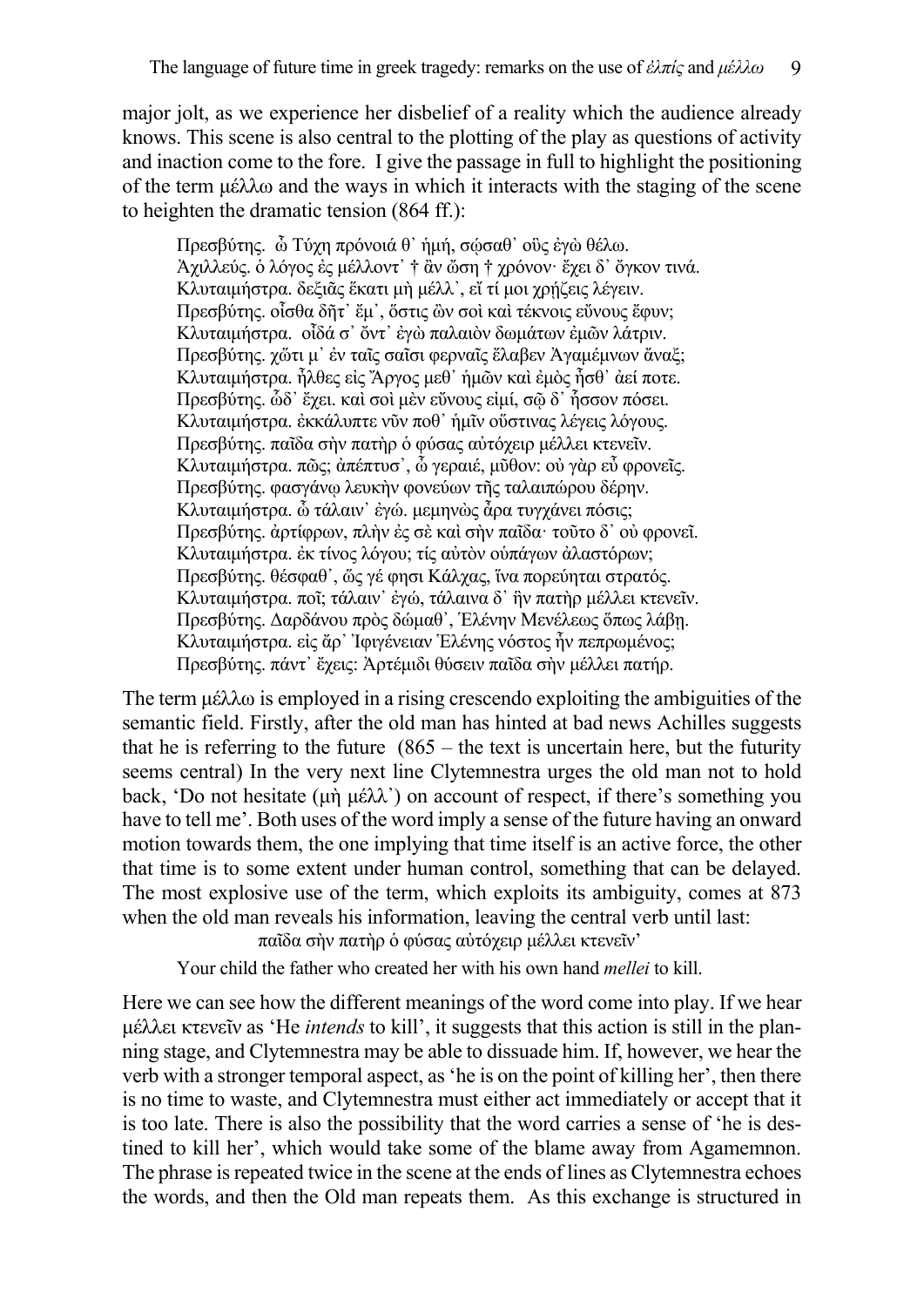stichomythia the speed of the exchange reflects the turmoil on stage. The old man begins slowly, reluctantly, speaking the last two-line exchange, 855–6, before the stichomythia proper begins. The pace then develops rapidly, and we may envisage the scene dramatising the shock effect with alternating paralysis and moves to action. The fact that μέλλω can imply either that the future is almost on top of us, or that something is still in the planning, delaying stage, conveys both temporal perspectives. It is as if Clytemnestra is suddenly plunged into another current. She has up to this point been confidently making plans for Iphigeneia's wedding, making her own way to Aulis in disregard for Agamemnon's plans. Now suddenly she perceives herself to be caught in another's plan – she must both stop her previous trajectory and start afresh on a new one, creating the paradox of cessation and impetus.

The word μέλλω occurs frequently throughout the play as a whole.<sup>35</sup> There are more instances of this verb in this play than in any other extant tragedy. While statistics can be misleading, and the repetition in this scene may account for the anomaly, the use of the verb does add to the sense of expectation and frustration throughout the play. Everything is 'going to happen', but doesn't quite work out as planned: Agamemnon plans a quiet sacrifice, then changes his mind; Clytemnestra expects a wedding and faces a death; Achilles is prepared to fight for Iphigeneia, but she herself prevents him. If we accept the authenticity of the tradition contained in the final lines, even the sacrifice of Iphigeneia does not go as planned because of the intervention of Artemis. $36$  Throughout the play the air of expectation is constantly manipulated by Euripides, enabling him to take a well-known story and reinvent it as a drama of psychological movement, the ambiguities of which are encapsulated in the term μέλλω

## 5. CONCLUSIONS

——————————

The previous sections have demonstrated how details of vocabulary can contribute to the overall dramatic conception of a play, but this is a rather limited reading, emphasising the philological. While full development of these ideas falls outside the scope of the current article, I close by suggesting some areas in which this work may nuance or refocus our study of tragedy from a twenty-first-century perspective, where our understanding of temporality is undergoing a radical shift due to challenges of quantum mechanics.<sup>37</sup> The modern of idea of the 'chronon', the 'quantum of time' is well named, for it is no easier to define than the underpinning Greek term χρόνος.<sup>38</sup>

<sup>35</sup> Vv. 494, 680, 687, 719, 818, 865, 866, 873, 880, 883, 988, 1118, 1131, 1141, 1329, 1355, 1380, 1539.

**<sup>36</sup>** On the authenticity of the end of the play, see Weiss 2014.

<sup>&</sup>lt;sup>37</sup> On the problems of time in quantum mechanics, see Anderson 2017.

<sup>38</sup> On the quantum theory of the 'chronon', see Leftow 1991: 141-43. Cf. Zajonc 2004: 69-71.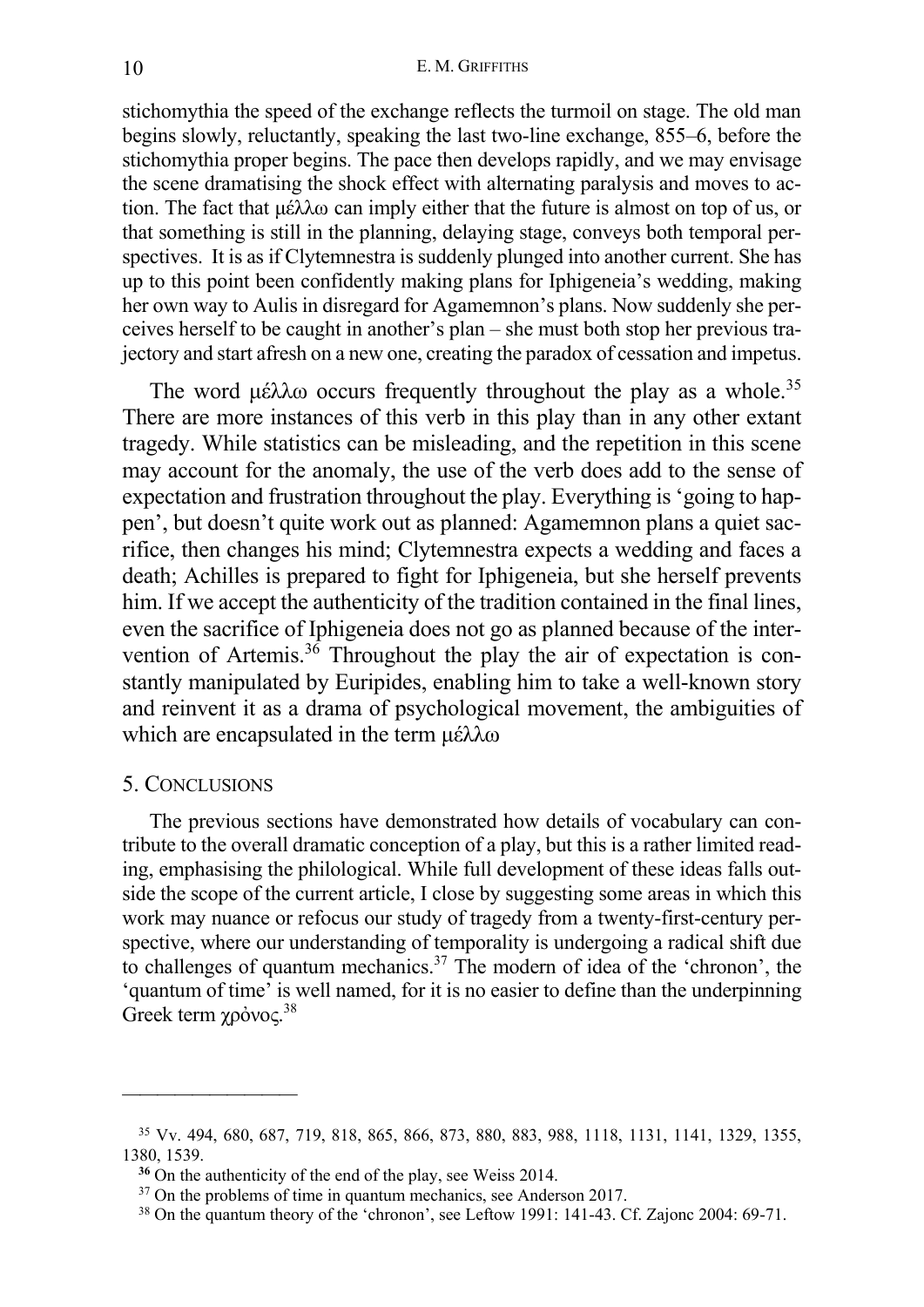Some connections are readily apparent, such as the dangers of hope in a political setting linking *Andromache* to Thucydidean analyses of fifth-century democracy.<sup>39</sup> The physicality of the future should also be read in relation to the spatial dimensions of the play which, as Allan notes, are central to Andromache's own conception of her position.<sup>40</sup> Crucially, the play presents a discourse of hope dominated by female voices which returns us to the image in *Agamemnon* of the female hope approaching a voting urn. The importance of the female in Athenian democracy does not lie in immediate participation, but in the broader conception of time as those who will bring forth the future.<sup>41</sup> Thus this analysis provides support for recent studies, such as McClure's contention that the women in Aristophanes' *Lysistrata* are modelled not on hetaerae, but on domesticated young Athenian women.<sup>42</sup>

When we focus on the representation of time in *Iphigeneia in Aulis,* the role of the past is undoubtedly central in shaping the drama,  $43$  but the exploration of choice relies on subtleties of language (such as the difference between 'plan to X or 'be on the verge of doing X') as well as the mental conception of the future.<sup>44</sup> The issue of futurity has been brought into sharper focus with recent interdisciplinary and reception-orientated work, such as Haller's work on the motifs in Christopher Nolan's film *Inception*,<sup>45</sup> and further reflection may highlight new aspects of the play's spatio-temporal frames.<sup>46</sup> The myth of Iphigeneia provided the inspiration for one of Mark Rothko's early works, and his thoughts on myth and tragedy deserve some attention. Although his emphasis on universality may not accord with twenty-firstcentury analyses which prioritise cultural specificity, his engagement with issues of art and representation suggests a creative process not unlike those which Euripides may have explored – a sort of quantum entanglement.<sup>47</sup> In his notes on art, Rothko wrote: 'It is significant that the myth, or, rather, those places where the myth functions fully as it did in the world of antiquity, always employ the tactile kind of plasticity for its representation.<sup>48</sup> He also included 'Hope' in his ironic list of seven crucial ingredients for art. <sup>49</sup> When looking at his 'Sacrifice of Iphigeneia (1942)', the apparent confusion of the figures corresponds to the temporal palimpsests created in Euripides' play, fusing Aeschylean and Euripidean images in one cohesive painting, as well as linking to the related painting 'The Omen of the Eagle'. Taking this line of thought further, we might also consider how Rothko's later work with blocks of colour can provide another way of viewing the temporal landscape of tragedy, with one time frame dominating but being shadowed or coloured

<sup>39</sup> See Visvardi (2015: 62) on the hope for change

<sup>40</sup> Allan (2000: 48).

<sup>&</sup>lt;sup>41</sup> On gender and futurity in tragedy, see Bruit-Zaidman 2000; Griffiths 2014.

<sup>&</sup>lt;sup>42</sup> McClure 2015.

<sup>43</sup> Luschnig 1982.

<sup>44</sup> On choice in the play, see Torrance 2017.

<sup>45</sup> Haller 2014.

<sup>46</sup> On scholarly neglect of the future in narrative terms, see Currie 2007.

<sup>47</sup> On Rothko's engagement with Greek tragedy, see Roque 2002: 279.

<sup>48</sup> Rothko & Rothko 2006: 97.

<sup>49</sup> Breslin 1993: 390.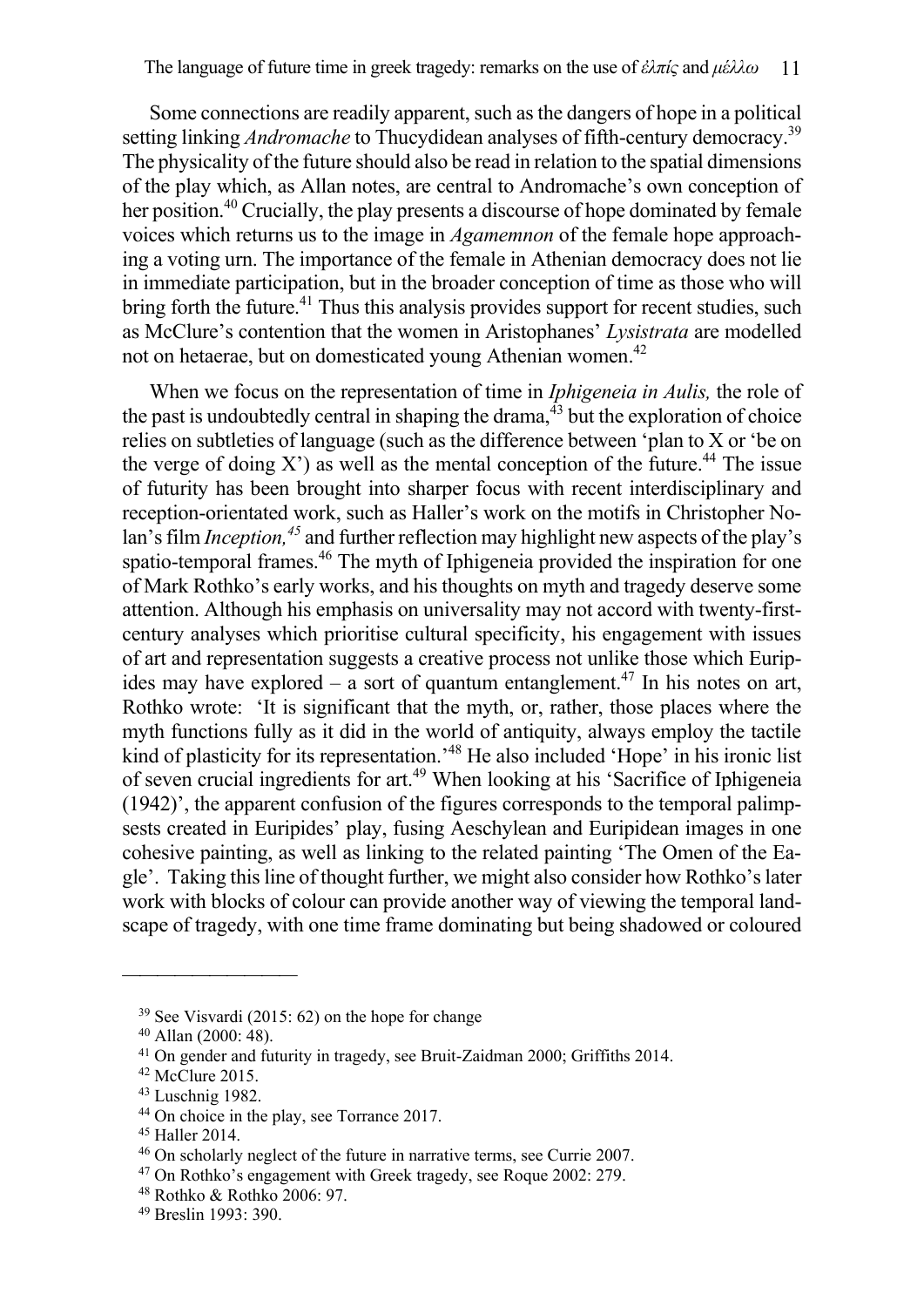by other frames.50 The idea of frames gives rise to Giesecke's 2005 discussion of Virgil in relation to Rothko, but this is only a prompt for the analysis of the Latin text. I would argue that Rothko's work on myth may be more than simply suggestive, and may ultimately give us new ways to view the cohesion of Euripidean drama. The role of colour can be viewed in connection to temporal focus, as different psychological frameworks distinguish past/present/future by spatial position or depth/extent of shading.<sup>51</sup> Colour terms in tragedy have resisted traditional attempts to define their symbolic function,<sup>52</sup> so this sort of structuralist analysis can be complemented by modern ideas from film and art which re-interpret tragedy in different media.<sup>53</sup> From philological comments on tense and syntax, we may move into a broader response to tragedy, viewing the colour terminology of tragedy more in Rothko-esque terms, and posing the koans of 'What colour is tomorrow', and 'When is yellow?', exploring the temporal ambiguities in which Greek tragic language delights.

### BIBLIOGRAPHY

- Allan, W. 2000. *The* Andromache *and Euripidean Tragedy*. Oxford.
- Bassi, K. L. 2005. 'Things of the past: objects and time in Greek narrative.' *Arethusa* 38.1, 1-32.
- Brekoulaki, C. 2014. 'Precious colours in ancient Greek polychromy and painting: material aspects and symbolic values.' *Revue Archéologique* n.s. 1. 3-35.
- Breslin, J. 1998. *Mark Rothko. A Biography*. Chicago.

Bruit-Zaidman, L. 2000. 'Temps rituel et temps féminin dans la cité athénienne au miroir du théâtre', in C. Darbo-Peschanski, (ed.), *Constructions du temps dans le monde grec ancien*, Paris, 155-68.

Casevitz, M. 1996. 'Sur quelques termes grecs désignant le temps en grec ancient.' *Cesure* 10, 107-30.

- Champion, J. J. 1978. *The Periphrastic futures formed by the Romance reflexes of vado (ad) plus infinitive*. Chapel Hill, NC.
- Chiasson, C. 1999. 'The Athenians and Time in Aeschylus' *Eumenides.*' *Classical Journal* 95, 139-62.
- Chong-Gossard, J. H. K. O. 2008. *Gender and Communication in Euripides' Plays: Between Song and Silence.* Leiden.
- Cleland, L. & Stears, K. eds., 2004. *Colour in the ancient Mediterranean world.* Oxford.
- Currie, M. 2007. *About Time. Narrative, Fiction and the Philosophy of Time.* Edinburgh.
- De Romilly, J. 1968. *Le temps dans la tragédie grecque*. Paris.

Doane, M. A. 2002. *The Emergence of Cinematic Time.* Boston.

<sup>50</sup> Rothko & Rothko 2006: 49.

<sup>51</sup> See Gross (2012: 276-78) on cultural ways of framing time.

<sup>52</sup> See Stanford (1983: 130), and cf. Brekoulaki 2014; Cleland & Stears 2004.

<sup>53</sup> See MacKinnon (2013 (1986): 51-2) on cinematic responses to colour in the myth of Oedipus, and Doane (2002) on cinematic temporality. Cf. Wohl (2015: 139) on the relationship between different aspects of Euripides' dramas.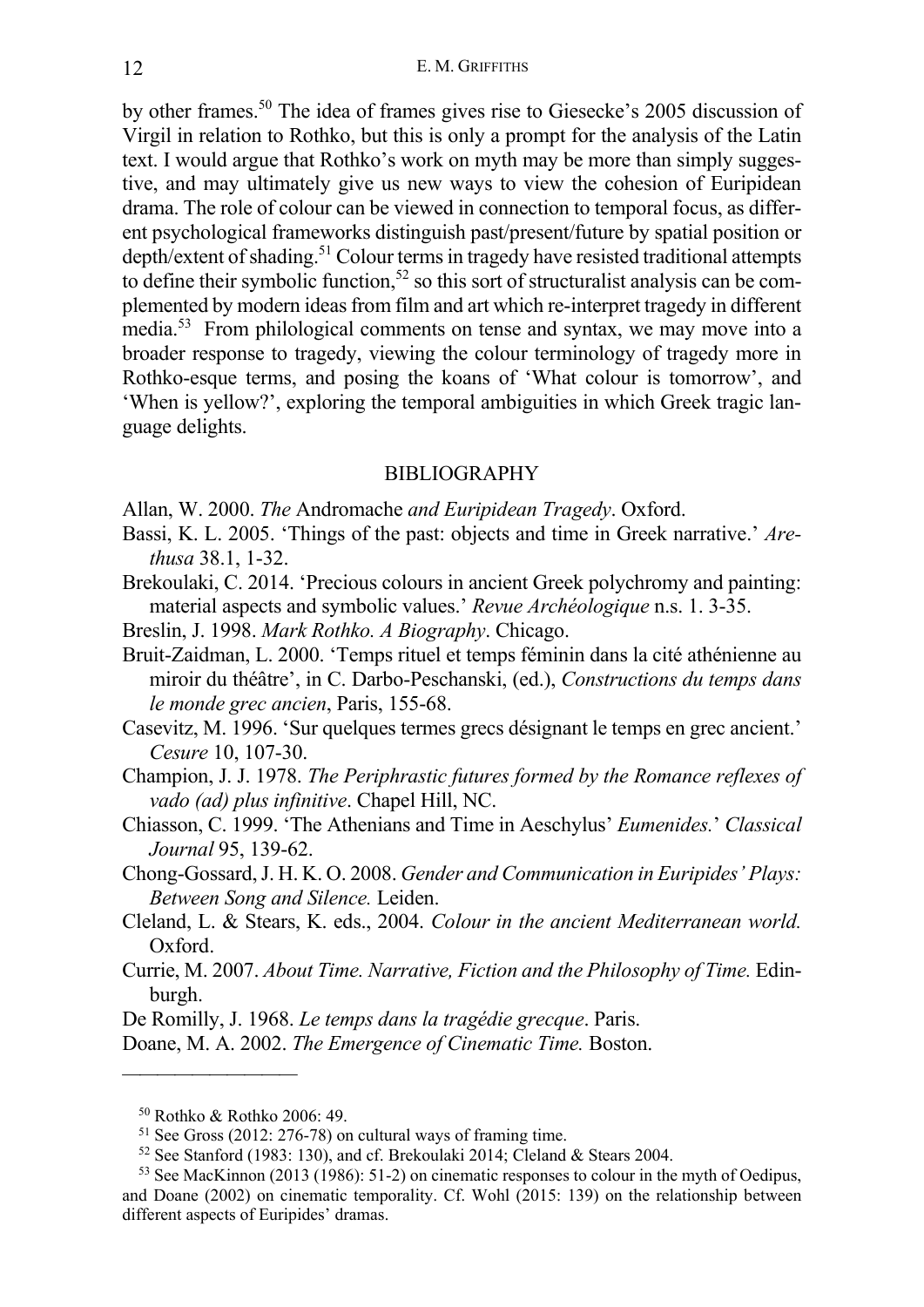- Dunn, F.M. 1996. *Tragedy's End. Closure and Innovation in Euripidean Drama*. New York.
- Dyson, M. & Lee, K. 2000. 'The Funeral of Astyanax in Euripides' *Troades.*' *JHS* 120, 17-33.
- Easterling, P. E. ed., 1982. Sophocles' *Trachiniae*. Cambridge.
- Easterling, P. E. 1994. 'Euripides outside Athens: a speculative note.' *ICS* 19, 73- 80. Fleischmann, S. 1982. *The Future in Thought and Language*. Cambridge.
- Grethlein, J. 2013. 'Choral Intertemporality in the *Oresteia,'* in R. Gagné and M. Hopman (eds.), *Choral Mediations in Greek Tragedy*. Oxford, 78-99.
- Giesecke, A. L. 2002. 'Framing Virgil's ghosts: allusion and the illusion of Rothko's door.' *Helios* 29.2, 127-148.
- Griffiths, E. M. 2007. 'Fighting the Future. Euripidean letters and Thucydides' Athens,' in C. Cooper (ed.) *The Politics of Orality*. Leiden, 277-92.
- Griffiths, E.M. 2014 'View from Vanishing Point. Kairos and the Meta-City in Aeschylus' *Seven Against Thebes* and Pindar's Pythian 8.' *Mnemosyne* 67, 725- 61.
- Hahn, E. A. 1953. *Subjunctive and Optative: their origin as futures*. New York.
- Higgins, W. E. 1984. 'Deciphering Time in the *Herakles* of Euripides,' *QUCC* 47, 89-109.
- Hutchinson, G. O. 1999. 'Sophocles and time,' in J. Griffin, (ed.), *Sophocles Revisited: Essays Presented to Sir Hugh Lloyd-Jones.* Oxford, 47-72.
- Kearns, E. 1989. *The Heroes of Attica*, London. *BICS* Supplement 57.
- Kovacs, D. 1977 'Three passages from the *Andromache.*' *HSCPh* 81, 123-56.
- Kovacs, D. 1980. *The* Andromache *of Euripides. An interpretation.* New York.
- Kyriakou, P. 1997. 'All in the family: Present and past in Euripides' *Andromache.*' *Mnemosyne* 50, 7-26.
- Lauriola, R. 2000. 'Elpizw e la giara di Pandora (Hes. *Op.* 90-104): Il bene e il male nella vita dell" uomo.' *Maia* 52, 9–16.
- Leftow, B. 1998. *Time and Eternity*. Ithaca.
- Luschnig, C. A. E. 1988. *Tragic Aporia: A Study of Euripides'* Iphigeneia at Aulis*.* Berwick, Victoria.
- Luschnig, C. A. E. 1982. 'Time and Memory in Euripides' *Iphigeneia in Aulis.*' *Ramus* 11.2: 99-104.
- MacKinnon, K. 2013 (1986). *Greek Tragedy into Film.* London.
- Magni, E. 1995. 'Modalità deontica e modalità epistemica nel futuro greco: un' ipotesi sull' origine dei futuri medi.' *SCO* 45, 411-32.
- McKay, K. 1981. 'Repeated Action, the potential and reality in Ancient Greek.' *Antichthon* 15, 36-46.
- McClure, L. K. 2015. 'Courtesans reconsidered: women in Aristophanes' *Lysistrata*.' *Eugesta* 5, 54-84.
- Momigliano, A. 1966. 'Time in ancient historiography.' *History and Theory: Studies in the philosophy of History*, Wesleyan University Press.
- Mossman, J. 1996.'Waiting for Neoptolemos: the unity of Euripides' *Andromache.*' *G&R* 43, 143-56.
- Novakova, I. 1998. 'L'Expression de l'idée d'avenir en français et en bulgare.' *Le Langage et l'homme* 33, 5-20.